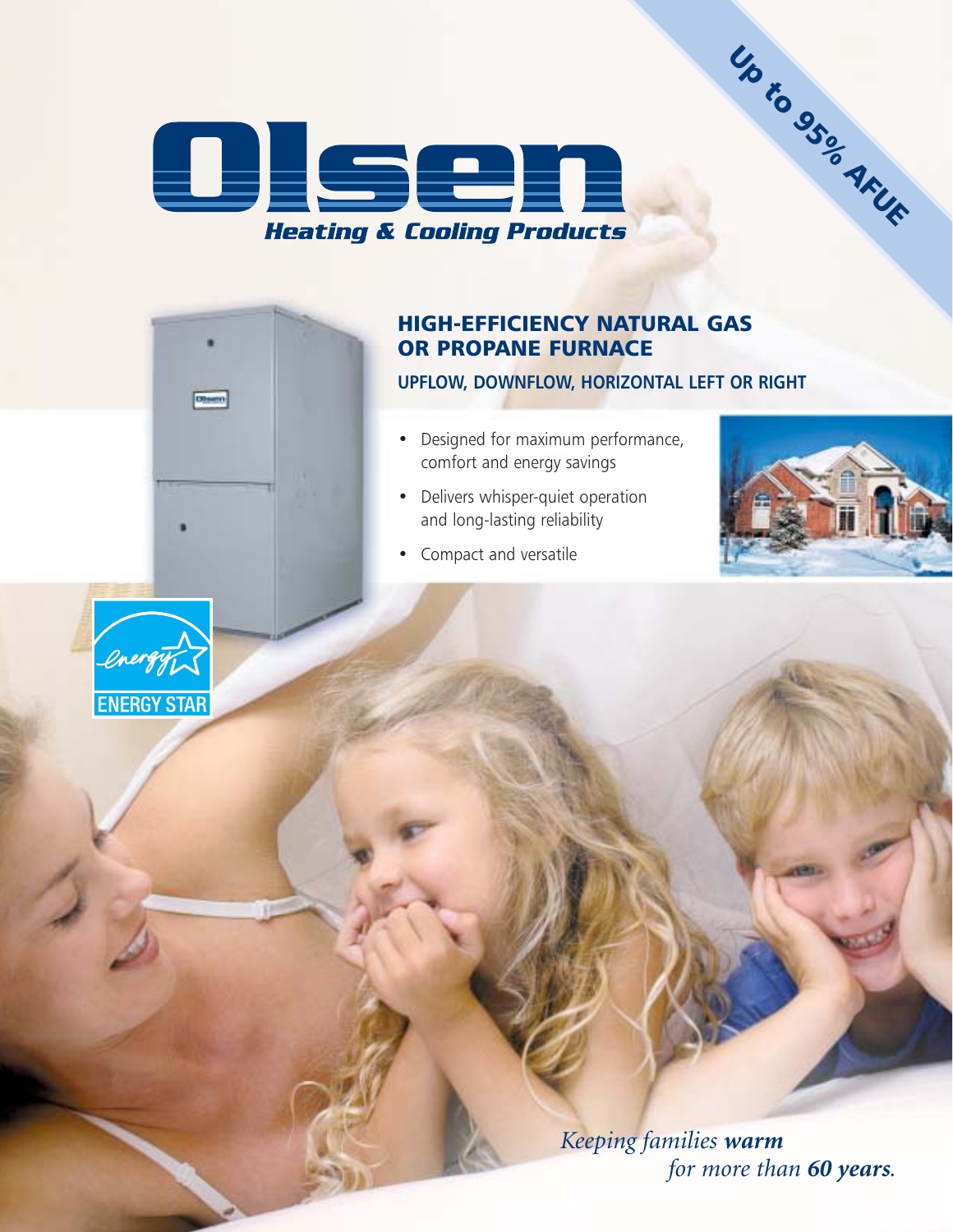

## *Up to \*95% AFUE translates into significantly lower fuel bills*

(AFUE = Annual Fuel Utilization Efficiency)

If your furnace is 25 years old or older, chances are that it is only 55% or 65% efficient. Refer to the chart below to see the savings you could realize by installing an Ultra Max 4 today. GTHC models qualify for the USA high-efficiency federal tax credit.



## *Maximum energy-saving features*

#### **Triple pass tubular heat exchanger**

Constructed of aluminized steel, the Ultra Max 4's highly-efficient triple pass tubular design has a large surface area to maximize heat transfer into your home.

#### **Heat recovery coil**

The stainless steel coil of the Ultra Max 4 increases efficiency by extracting remaining heat from the flue gases once they exit the triple pass heat exchanger. By evenly distributing the remaining heat to the large fins of the coil, heat is efficiently delivered to your home.

#### **Foil-faced insulation**

The durable Ultra Max 4 cabinet is lined with foil-faced insulation to retain heat within the cabinet, allowing your furnace to run more efficiently.

#### **Hot-surface igniter**

The energy-saving, hot-surface igniter of the Ultra Max 4 replaces the pilot light used on older systems to reduce fuel consumed when the furnace is in standby mode.

#### **PSC direct-drive blower motor**

The Ultra Max 4's PSC motor reduces electrical consumption when compared to standard blower motors, and produces more CFM (cubic feet per minute) of airflow over older, belt-drive units.

## *Compact and versatile*

At just 40 inches high and 29 inches deep, the Ultra Max 4 fits into most tight spaces – even closets!

## *Whisper-quiet operation features*

Customers indicated that noise level was an important factor in their satisfaction with a furnace, so the Ultra Max 4 was designed to be "ultra quiet."

- Sound-absorbing cabinet insulation
- Sealed bearing motors
- Dynamically-balanced blower

## *Maximum performance and comfort*

The Ultra Max 4 provides the best value in heating comfort for your family.

#### **Four (4)-speed blowers**

The Ultra Max 4's multiple speed blowers allow airflow to be matched with the needs of your home, eliminating "gusts" of hot or cold air and increasing overall comfort.

#### **Simple plug-in connections**

The Ultra Max 4 is designed to interface with additional home comfort products (air conditioner, electronic air cleaner and humidifier) through simple plug-in connections to the integrated furnace control board.

## *Long-lasting reliability*

High-quality components make the Ultra Max 4 a sound investment that will help you sleep at night. Every component has to pass extensive testing, often simulating 20 years of operation, before it can be approved for use. Every Ultra Max 4 furnace passes a quality inspection and is test run before being released for shipping.

- Robustly-designed heat exchangers
- Heavy-gauge cabinets
- ISO-certified manufacturing

## *Easy installation and maintenance*

- Factory-fired and tested for trouble-free start-ups
- Easily installed in all four positions with no changes to the furnace required<sup>1</sup>
- Easily-removable blower assembly on rails
- Self-diagnostic integrated furnace control is mounted between the blower rails for easy accessibility
- Multiple intake/venting, gas pipe and electrical connection options
- Sealed bearing motors
- PVC elbows included for multiple venting options

The blower assembly is easily removed for service and cleaning with the removal of just two screws and a plug-in electrical connector. The blower rails support the weight of the assembly in all positions.

1 The draft inducer must be rotated in the horizontal left position.

\* This chart depicts potential energy savings from the Ultra Max 4. Data used for this example was 80,000 BTU heat load, 7000 Degree Days F per annum, fuel cost @ 1.08 per therm or .38 per cubic metre. Actual savings may vary, depending on your local weather patterns and fuel rates, lifestyle and the air infiltration integrity of your building envelope. The cost savings presented are for demonstration purposes only and do not constitute a guarantee of performance for any product.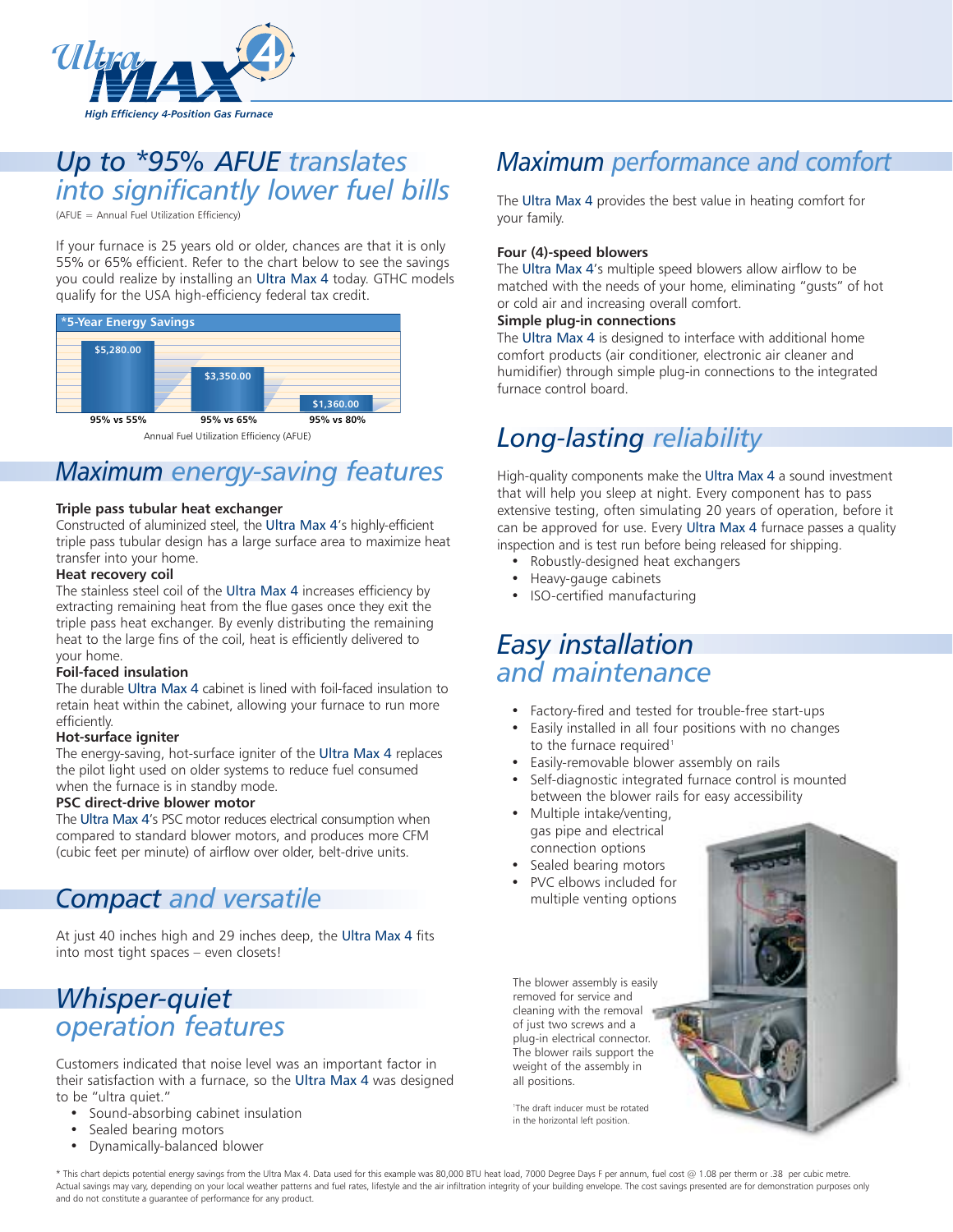

## *Engineered for High Efficiency*

#### 1. **Corrosion Resistant Heavy Gauge Aluminized-Steel Tubular Triple Pass Heat Exchanger**

- Controlled wrinkle-bend design of heat exchanger creates tubes with consistent thickness
	- and no weak areas
	- Highly-efficient triple pass tubular design has a large surface area to maximize heat transfer • Each row of tubes is offset to increase turbulence in the air flow and maximize heat transfer
	-
- Backed by a lifetime guarantee\*

#### **2. Stainless Steel Heat Recovery Coil**

- Extracts the remaining heat from the flue gases once they exit the triple pass heat exchanger
- Increases efficiency by evenly distributing the remaining heat to the large fins of the coil
- Backed by a lifetime guarantee\*

#### 3. **Aluminized Multi-Port in Shot Burners**

- Corrosion resistant burners
- Perfectly shapes the flame cone for maximum energy efficiency

## *High-Quality Components*

#### 4. **Induced Draft Venting**

- Maximizes heat transfer efficiencies of the exchanger design through sealed combustion
- 5. **Silicone Nitride Hot Surface Igniter**
	- Ignites the burners electronically for safe and efficient operation
	- Eliminates the pilot light that consumes fuel while the furnace is in standby mode
	- More reliable and durable than other igniters

#### 6. **Fast-Opening Gas Valve**

- Assures safe and reliable operation while providing maximum efficiency
- Industry standard 24-volt gas valve
- 7. **Self Diagnostic Integrated Furnace Control (IFC)**
	- Contains LED service indicator lights to ensure quick and accurate service calls
	- Constantly monitors all safety devices
	- Interfaces with additional home comfort products using simple plug-in connections
	- Mounted between the blower rails for easy accessibility
- 8. **Four (4)-Speed Permanently Separated Capacitor Motor (PSC)**
	- Reduces electrical consumption over standard blower motors
	- Produces more CFM (cubic feet per minute) of airflow over older belt drive units
	- Airflow can be matched with the needs of the home, eliminating "gusts"of hot or cold air
	- Easily adapted for continuous slow speed operation

## *Designed to be Quiet*

#### 9. **Dynamically Balanced Blower Assembly on Rails**

- Whisper-quiet operation
- Easily removed for servicing with the removal of two screws and a plug-in electrical connector
- Rails support the weight of the blower for easy service in all positions

#### 10. **Durable Sound Reducing Insulated Cabinet**

- Baked-on epoxy-based powder paint resists scratching and corrosion
- Sound-absorbing foil-faced insulation retains heat and quiets operation
- Knock-outs for all gas, electrical and venting connections

## *Reliability and peace-of-mind*

The Ultra Max 4's **Limited Lifetime Warranty** is among the best in the industry! Every furnace comes with our guarantee to the original purchaser that the heat exchanger will be free from defects in materials and workmanship as long as you own the appliance... *or we'll supply a replacement heat exchanger free of charge!\** Our **Five-Year Parts Warranty** provides even more assurances. ECR warrants to the original purchaser that any component of the furnace will be free from defects in materials and workmanship for a period of five full years... *or we'll supply a replacement* **part free of charge!**\*

## *ECR's home comfort products are designed to provide years of trouble-free operation.*

The "Comfort Plus" Extended Warranty program complements ECR's Standard Product Warranty by providing labour coverage and additional years of parts coverage depending on the plan purchased. If you sell your home, the "Comfort Plus" warranty can be transferred to the purchaser, adding to the value of your home. Ask your installer for details on the "Comfort Plus" Extended Warranty program.





**MODEL GTHB**